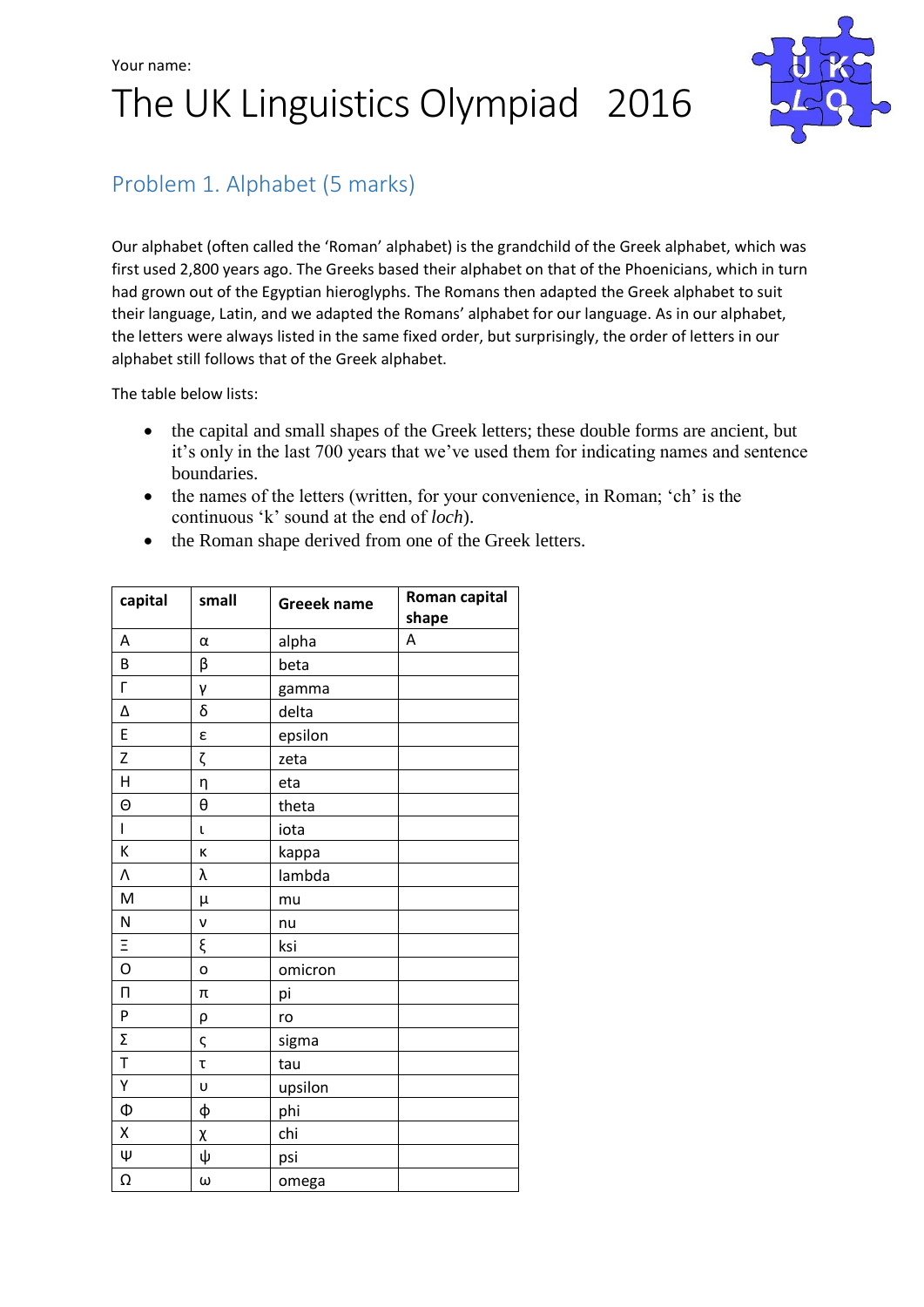



**Question 1.1**. Complete the column headed 'Roman shapes'. Remember: you're only looking for the shapes of the letters, so you should ignore their values (the sounds they represent). You can use either upper- or lower-case Roman letters. Don't expect to fill every space – some Greek letters didn't give us any letter shapes.

**Question 1.2.** Most of the Roman letters have the same values as the Greek letters from which they get their shapes; but four have different values. Based on the names of the letters given above, which of the Roman letters have different values from their Greek ancestors?



**Question 1.3**. Here are some Greek words written in the Greek alphabet. Write (in the Roman alphabet!) an English word that is derived from each Greek word.

| αλφαβετα   |  |
|------------|--|
| ατομος     |  |
| θεωρια     |  |
| αρχιτεκτον |  |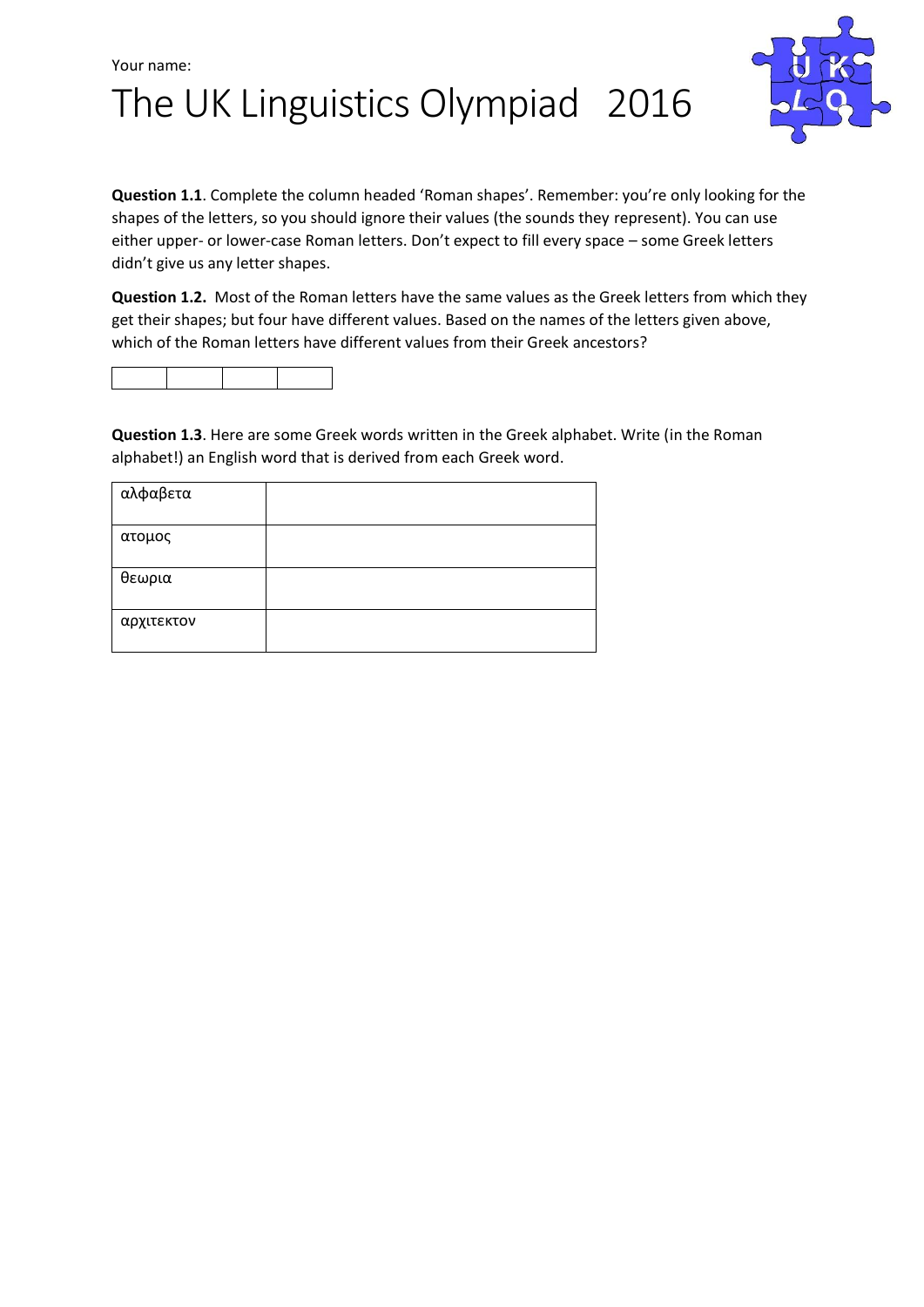#### Your name:

# The UK Linguistics Olympiad 2016



### Problem 1. Alphabet (5 marks)

Our alphabet (often called the 'Roman' alphabet) is the grandchild of the Greek alphabet, which was first used 2,800 years ago. The Greeks based their alphabet on that of the Phoenicians, which in turn had grown out of the Egyptian hieroglyphs. The Romans then adapted the Greek alphabet to suit their language, Latin, and we adapted the Romans' alphabet for our language. As in our alphabet, the letters were always listed in the same fixed order, but surprisingly, the order of letters in our alphabet still follows that of the Greek alphabet.

The table below lists:

- the capital and small shapes of the Greek letters; these double forms are ancient, but it's only in the last 700 years that we've used them for indicating names and sentence boundaries.
- the names of the letters (written, for your convenience, in Roman; 'ch' is the continuous 'k' sound at the end of *loch*).
- the Roman shape derived from one of the Greek letters.

| capital                 | small | <b>Greeek name</b> | Roman capital<br>shape                                                                                     |
|-------------------------|-------|--------------------|------------------------------------------------------------------------------------------------------------|
| Α                       | α     | alpha              | Α                                                                                                          |
| B                       | β     | beta               | B                                                                                                          |
| $\overline{\Gamma}$     | γ     | gamma              | $\mathsf{C}$                                                                                               |
| Δ                       | δ     | delta              | D                                                                                                          |
| E                       | ε     | epsilon            | E                                                                                                          |
| Z                       | ζ     | zeta               | Z                                                                                                          |
| $\overline{\mathsf{H}}$ | η     | eta                | H                                                                                                          |
| Θ                       | θ     | theta              |                                                                                                            |
| $\mathbf{I}$            | L     | iota               | Ï                                                                                                          |
| К                       | К     | kappa              | K                                                                                                          |
| ٨                       | λ     | lambda             | Ĺ                                                                                                          |
| M                       | μ     | mu                 | $\mathsf{M}% _{T}=\mathsf{M}_{T}\!\left( a,b\right) ,\ \mathsf{M}_{T}=\mathsf{M}_{T}\!\left( a,b\right) ,$ |
| N                       | ν     | nu                 | N                                                                                                          |
| $\equiv$                | ξ     | ksi                |                                                                                                            |
| O                       | O     | omicron            | O                                                                                                          |
| $\Box$                  | π     | pi                 |                                                                                                            |
| P                       | ρ     | ro                 | P                                                                                                          |
| Σ                       | ς     | sigma              | S                                                                                                          |
| $\bar{T}$               | τ     | tau                | $\bar{T}$                                                                                                  |
| Υ                       | U     | upsilon            | Ù                                                                                                          |
| Ф                       | ф     | phi                |                                                                                                            |
| X                       | χ     | chi                | X                                                                                                          |
| ψ                       | ψ     | psi                |                                                                                                            |
| Ω                       | ω     | omega              | [accept w]                                                                                                 |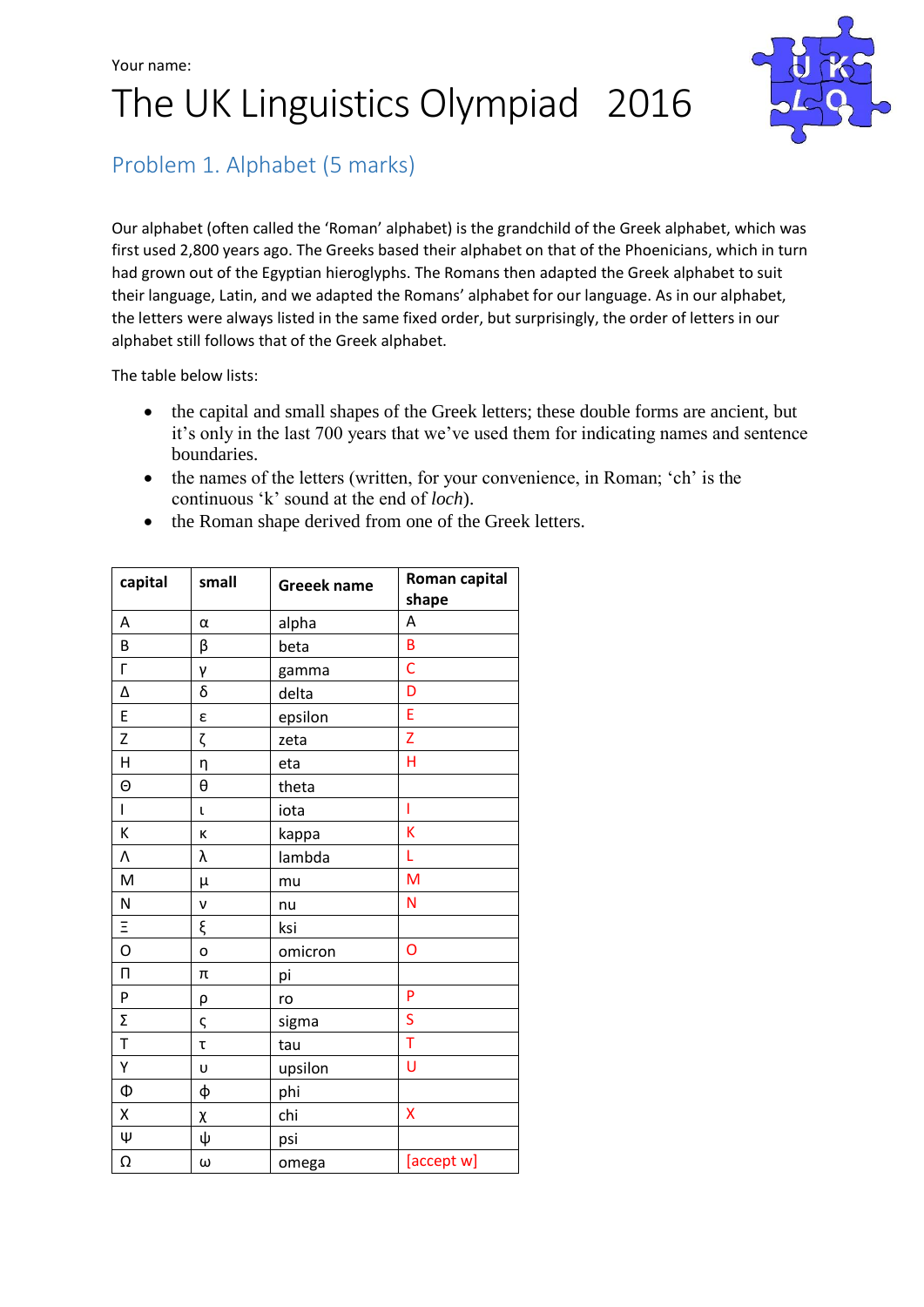## Your name: The UK Linguistics Olympiad 2016



**Question 1.1**. Complete the column headed 'Roman shapes'. Remember: you're only looking for the shapes of the letters, so you should ignore their values (the sounds they represent). You can use either upper- or lower-case Roman letters. Don't expect to fill every space – some Greek letters didn't give us any letter shapes.

**Question 1.2.** Most of the Roman letters have the same values as the Greek letters from which they get their shapes; but four have different values. Based on the names of the letters given above, which of the Roman letters have different values from their Greek ancestors?

|--|

**Question 1.3**. Here are some Greek words written in the Greek alphabet. Write (in the Roman alphabet!) an English word that is derived from each Greek word.

| αλφαβετα   | alphabet  |
|------------|-----------|
| ατομος     | atom      |
| θεωρια     | theory    |
| αρχιτεκτον | architect |

#### Scoring: max 29

- $\bullet$  1.1, 1.2: one point for each correct answer (max  $17 + 4 = 21$ ).
	- o Ignore any entries in cells that should be blank.
	- o No mark for w (from omega) because it's out of order, and factually wrong.
- 1.3: two points for each correct word (max 8)
	- o Accept any word containing the words shown, e.g. *alphabetical, atomic*

#### Comment

This problem is intended to awake an interest in the history of our alphabet, but also requires a clear distinction between the letter itself (defined by its shape) and its value (the sound/phoneme that it corresponds to).

#1.1. Most of the letters are obvious. Exceptions:

- C similar in shape to both capital and small Greek, though rotated, but obvious from the order, between B and D.
- $L$  same as for C.
- S more similar to the small Greek letter, and again identifiable by the order (confusingly, between  $P = r$  and T)
- U again more similar to the small Greek letter, and again by the order (just after T).

#1.2. Once the letter shapes are in place, the question is how to work out their Greek values. This is easy because the Roman versions of the Greek letter names always start with the value; e.g. *alpha*